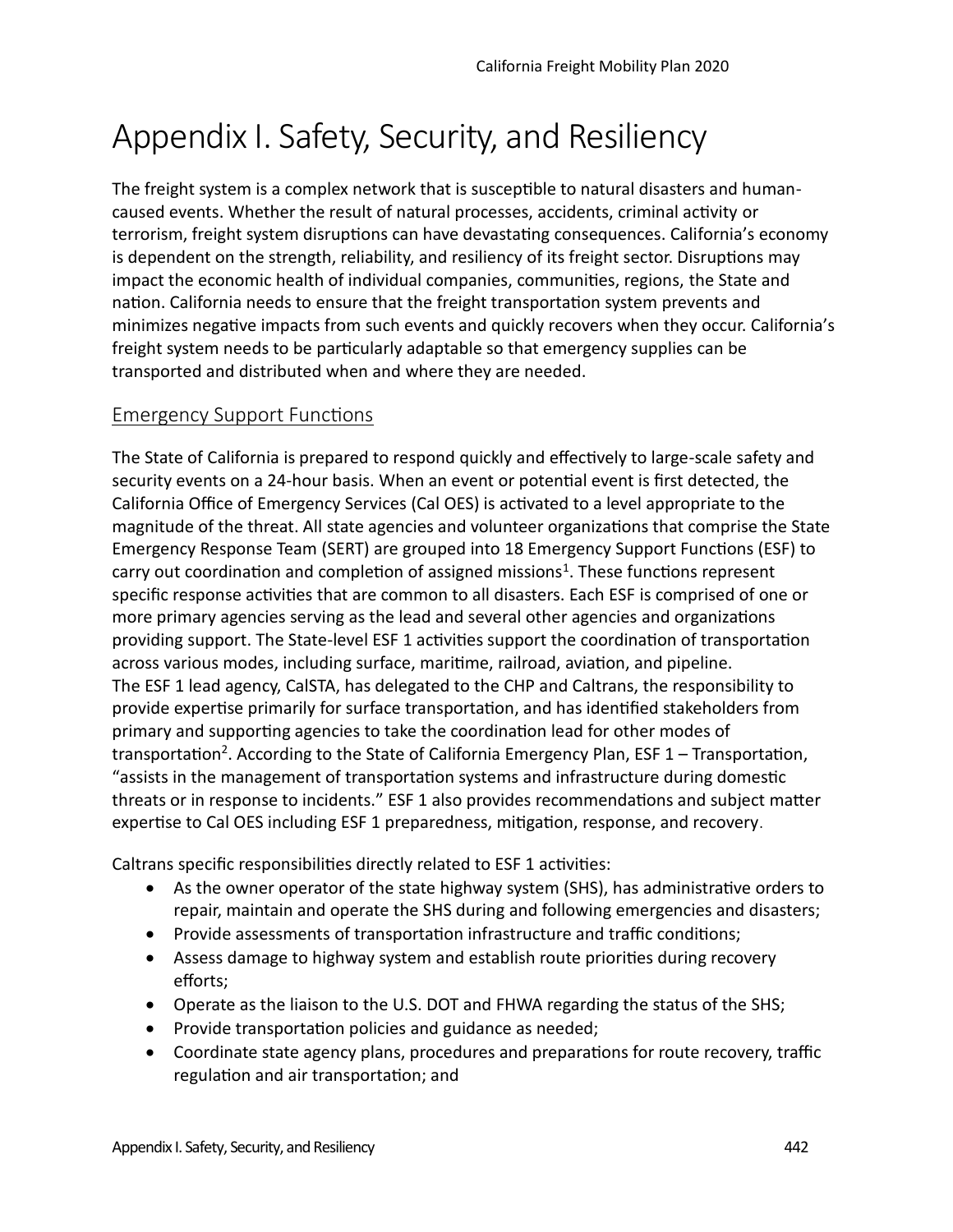• Develop routing and directions for the movement of incident victims out of an impacted area and for the delivery of necessary personnel and medical supplies to local medical facilities and shelters.

CHP specific surface transportation responsibilities:

- Act as the Director of the State Motor Transport Division during times of emergency;
- Perform tasks assigned in the California Emergency Resources Management Plans for transportation during times of a war emergency;
- Continue emergency traffic regulation and control procedures as required;
- $\bullet$  Assist Caltrans with traffic route restoration;
- Provide police escorts on closed routes;
- Activate appropriate CHP Emergency Resource Centers to coordinate resources and ensure the timely dissemination of intelligence information;
- Secure routes, regulate traffic flow, and enforce safety standards for evacuation and reentry into evacuated areas;
- Coordinate interstate highway movement on regulated routes with adjoining states;
- Establish highway safety regulatons consistent with locaton, type and extent of emergency conditons; and
- Support Caltrans with traffic route re-establishment and continued emergency traffic regulation and control procedures as required.

#### **Hazardous Materials Transport**<sup>3</sup>

Industrial hazardous materials that are fammable, corrosive, toxic, explosive, or infectous play a vital role in the U.S. economy. They are used by industries from farming and mining to manufacturing and pharmaceutcals, and come in the form of raw materials, fertlizers, fuels, consttuent parts, and other essental inputs. Of all hazardous materials, Toxic Inhalaton Hazard (TIH) chemicals are among the most dangerous. Chlorine gas and anhydrous ammonia are the most common TIH chemicals; others include sulfur dioxide, ethylene oxide, hydrogen fuoride, and a variety of other products that are important manufacturing inputs. The potental consequences of a TIH release depend on the severity of the accident or event.

One widely discussed risk-mitigation proposal involves re-routing trains containing TIH tank car loads, for example, by choosing a route with less population exposure. TIH tank cars passing through major population centers were recognized as potential chemical weapons. Proponents of mandatory re-routing of TIH products argued that diverting trains around cities would place fewer people at risk of a terrorist attack and/ or collisions.

Many hazardous chemicals transported over long distances by rail, and for shorter distances by truck, may be particularly vulnerable to sabotage and disruption. At the federal level, the U.S. DOT and Transportation Security Administration (TSA) have sought to reduce the risk of terrorist atacks on freight. TSA worked with railroad carriers to implement a security program, the TIH Risk Reduction Program. TSA assumes that the risk of hazardous materials transport is directly proportional to the dwell time (the length of time that a rail car sits at a particular location), volume, and type of materials transported through densely populated areas. First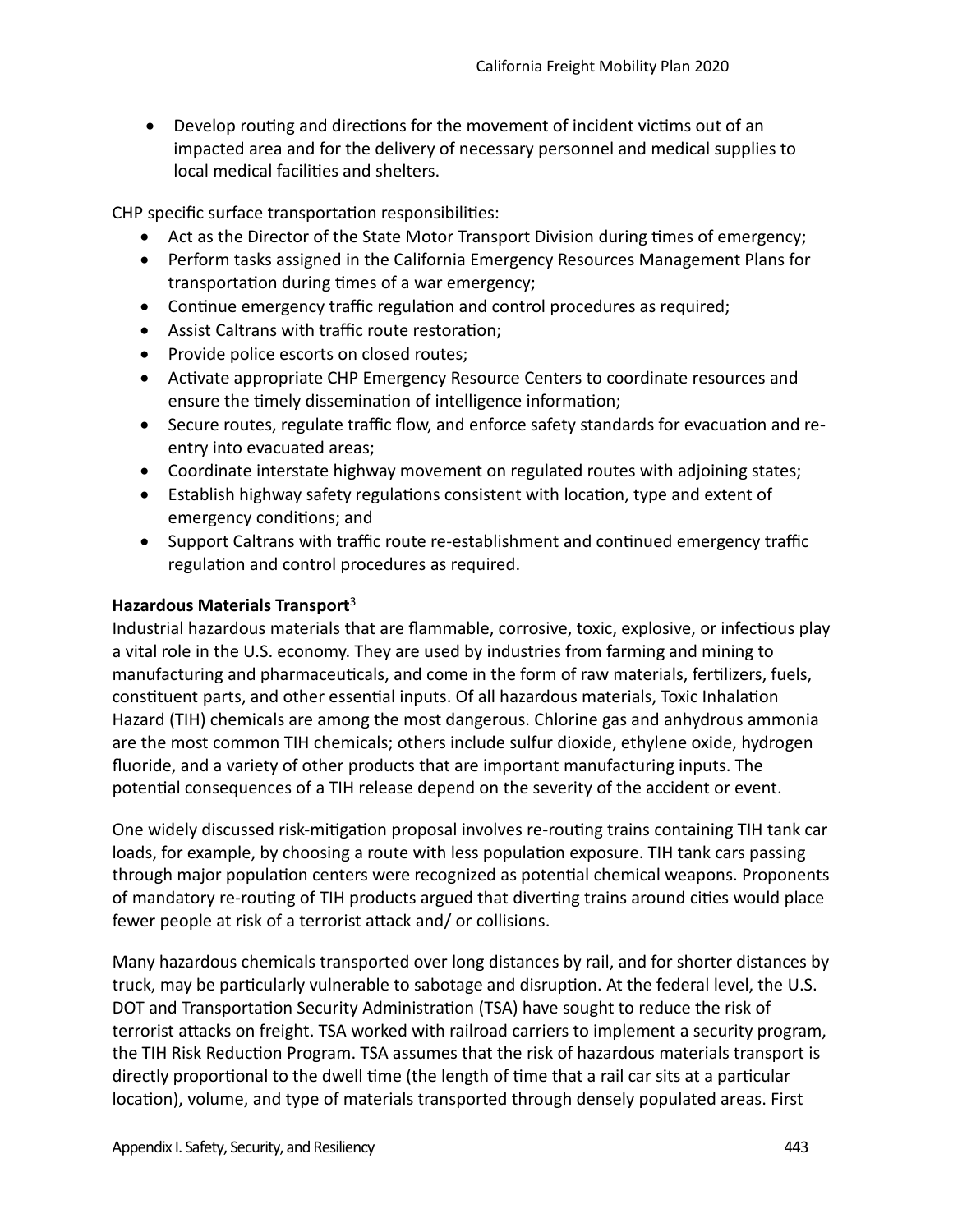implemented in New Jersey and New York, the program seeks to establish secure storage areas for TIH materials and to expedite their movement through the system.

#### Rail Freight

California has increased state-level oversight of rail freight and strengthened the regulaton of railroad security. In addition to its role enforcing federal rail safety regulations, the California Public Utilities Commission (CPUC) is developing the capacity to improve rail security. The CPUC was charged with enforcing the provisions of AB 3023 requiring railroad operators to conduct risk assessments of their facilities and to develop and implement infrastructure protection programs. CPUC has more than 40 federally certfed inspectors who are authorized to issue security enforcement recommendations under the auspices of federal law. Additionally, California actively seeks to bring State-level knowledge regarding rail safety and security to short line rail carriers that may not have the resources to establish robust safety and security programs on their own.

#### **Positve Train Control Program**

Positive Train Control (PTC) systems are integrated command, control, communications, and information systems for controlling train movements with safety, security, precision, and efficiency. PTC systems improve railroad safety by significantly reducing the probability of collisions between trains, casualties to railway workers, damage to equipment, and overspeed accidents. The system can recognize a threat of collision or accident and slow or stop a train automatically to avoid the incident. The National Transportation Safety Board (NTSB) has named PTC as one of its "most-wanted" initiatives for national transportation safety. The Rail Safety Improvement Act of 2008 required all Class I railroads (the largest) and intercity passenger and commuter railroads to implement a PTC system on mainline track that carry passengers or TIH materials by December 31, 2015. Currently PTC is completely implemented in all Class I railroads in California.

# Trucks

Trucks can weigh more than 30 tmes more than passenger vehicles and requires more stopping distance, especially when loaded. When involved in a collision, the size and weight of large trucks increase the severity of impact when a passenger vehicle is involved. Furthermore, truck crashes are more likely to result in severe injuries or fatalites than those involving only passenger cars. For example, between 2013 to 2017, the number of collisions involving trucks increased by 23 percent. Also, during this period, statewide truck VMT increased by 15 percent, followed by an overall increase in the number of collisions per one million VMT. However, commercial truck collisions resulting in no injury or death increased only by 4 percent and injuries by 24 percent, though the number of commercial truck collisions resulting in a fatality decreased by 8 percent.

Another safety concern is distracted driving and driver inattention. A distraction is anything that diverts the driver's attention from his or her primary tasks of navigating the vehicle and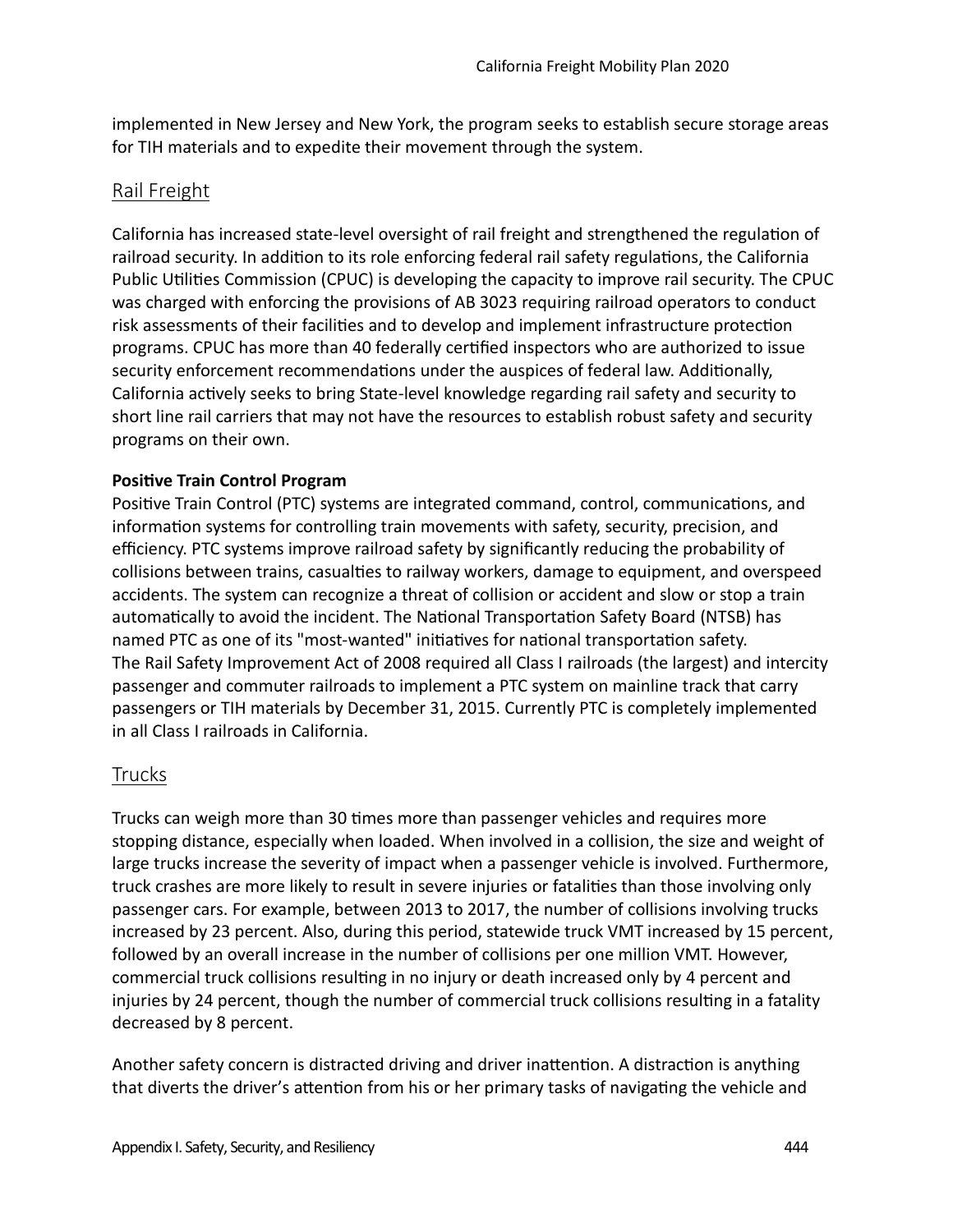responding to critcal events. According to an in-cab driving study of commercial truck drivers by the Virginia Technical Institute, the most dangerous distraction observed was texting. Truck drivers who texted while driving had 23 tmes the risk of being involved in a crash or a near crash incident. However, texting and phone calls are not the only distractions. Others may include eating, drinking, grooming, handling in-vehicle navigation systems, and conversating with passengers.

The FMCSA and the PHMSA have published rules specifcally prohibitng interstate truck drivers, bus drivers, and drivers who transport quantities of "placards", which are large amount of hazardous materials, from texting or using hand-held mobile phones while operating their vehicles. The joint rules are the latest actions by the U.S.DOT to end distracted driving. Violations can result in fines and/or driver disqualifications and will impact a motor carrier's and/or driver's Safety Measurement System results.

With new electronic logging device rules, the monitoring of drivers' adherence to the hours of service rules will become more rigorous because computer programs will be tracking the driving and work activity of truck drivers. The California Trucking Association (CTA) has a long history of supporting truck safety initiatives, such as banning radar detectors, prohibiting the use of mobile phones while driving, and administering mandatory drug and alcohol testng. CTA is now calling for several additonal safety improvements, such as mandatory use of devices to limit maximum truck speed and a natonal clearinghouse to track positve drug and alcohol test results and refusals to test.

# Commercial Vehicle Enforcement

The CHP provides safety oversight of approximately 8.5 million commercial vehicles. Currently, there are 54 commercial vehicle enforcement facilites (CVEF) located throughout the State. The CHP has jurisdictional authority over the CVEFs and maintains responsibility for commercial enforcement.

CHP mobile road enforcement units are used within their eight divisions throughout California's highways and county roadways (county roadways are ofen not necessarily seen as commercially traveled routes). The CHP conducts over 500,000 inspectons annually in accordance with the California Vehicle Safety Alliance standards set forth in the North American Standard Out-of-Service Criteria. The CHP also provides off-highway enforcement utlizing the Motor Carrier Safety Unit, which includes over 300 non-uniformed motor carrier specialists assigned to one of the eight state feld divisions.

The CHP and Caltrans are the State agencies designated by the Governor's Office as the certifying officials for size and weight regulations and enforcement. The CHP is the primary agency responsible for the enforcement of size and weight statutes and regulatons, pursuant to the California Vehicle Code (CVC) and Title 13, California Code of Regulatons.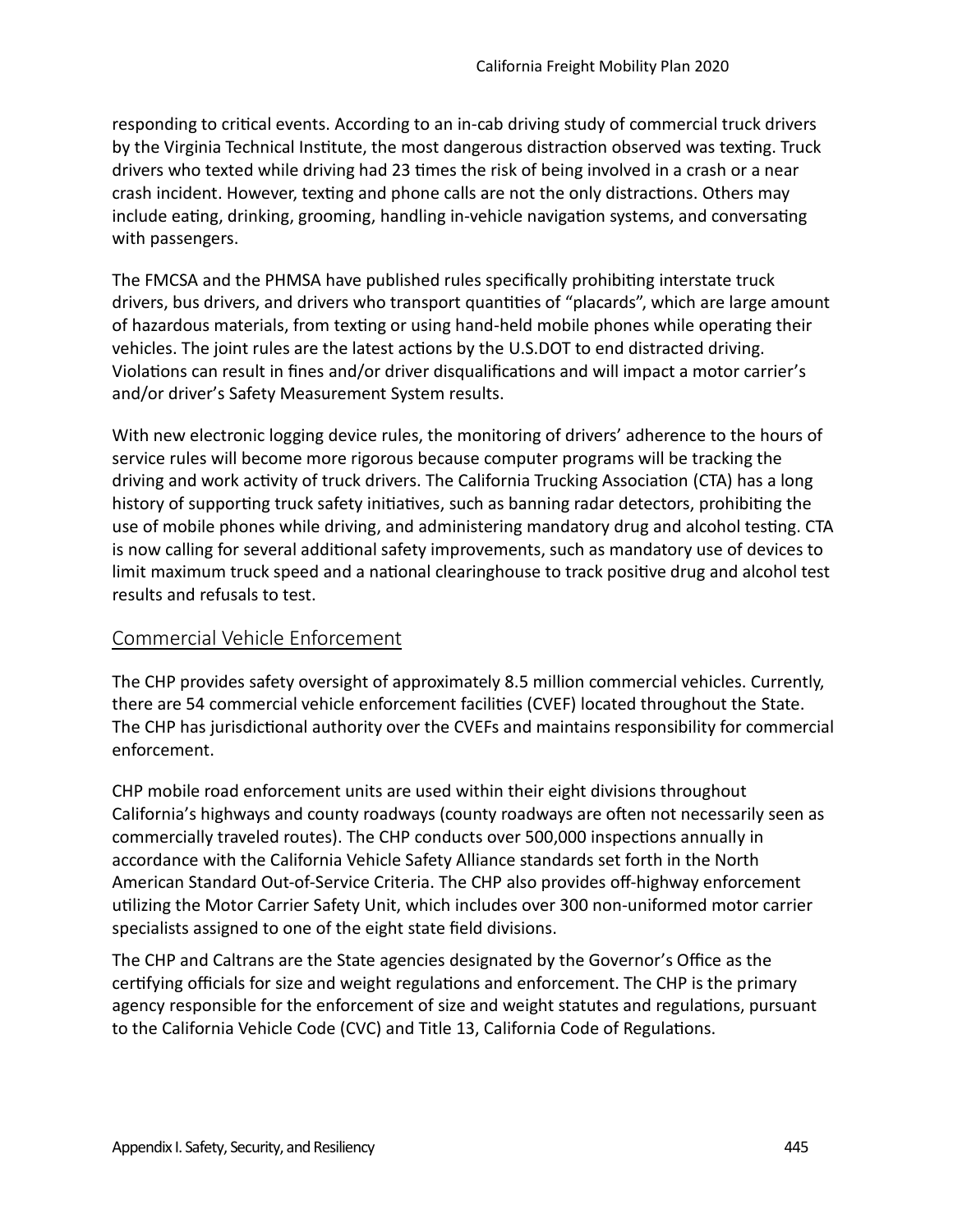# Truck Weight Limits

California follows federal law by placing weight limits on trucks to protect pavement and bridges from damage and excessive wear and tear. Truck weight is also a major factor in the severity of truck-passenger vehicle incidents. Heavier trucks and trucks carrying loads exceeding maximum weight limits can be more difficult for the driver to control because they require increased stopping distance, have an increased potental to roll due to a higher center of gravity, generate higher speeds when traveling downhill, and have decreased steering capability, especially at higher speeds.

Table **I.1** shows a summary of the CVC weight limits. (Note: The information in this table is paraphrased for brevity. Refer to CVC Weight Sections 35550 - 35558 for more detailed information. $)^4$ 

| Unit                                                          | <b>Maximum Weight</b>                  |  |
|---------------------------------------------------------------|----------------------------------------|--|
| Vehicle Combination Gross Weight                              | 80,000 pounds                          |  |
| Single Axle                                                   | 20,000 pounds                          |  |
| Axle Group: less than 8'-6" (8-feet-6-inches)                 | 34,000 pounds                          |  |
| between outer axles                                           |                                        |  |
| Axle Group: 8'-6" (8-feet-6-inches) or more                   | Varies by distance between axle groups |  |
| between outer axles                                           |                                        |  |
| Source: California Vehicle Code Weight Sections 35550 - 35558 |                                        |  |

# **Table I.1. California Vehicle Code (CVC) Related to Vehicle Weight**

Caltrans often receives requests to increase truck (or axle) weight limits, or to implement programs that would collect additonal fees for compensaton of overweight loads. There are several reasons for these requests. Hauling larger loads with fewer trucks can help industries reduce transportation costs and increase efficiency. Competition and changing market conditons puts pressure on freight-dependent industries to lower costs in an efort to provide greater efficiencies and increases in service quality. Transportation costs and flexibility for load size can have a significant effect on economic sustainability, particularly for heavy bulk commodites and highly priced sensitve goods, such as agriculture, lumber and tmber, and construction materials. It is paramount to the economic vitality of California that it maintains an efficient freight transportation system and support freight-dependent industries. It is also vital that decision makers and the public understand the trade-ofs between economic benefts with increased infrastructure and safety costs that occur when increasing load limits.

To support cleaner truck technologies California passed AB 2061 in 2018. To the extent expressly authorized by federal law, the bill authorized a near-zero-emission vehicle or a zeroemission vehicle, as defned in subdivisions (c) and (d) of Secton 44258 of the Health and Safety Code, to exceed the weight limits on the power unit by up to 2,000 pounds<sup>5</sup>.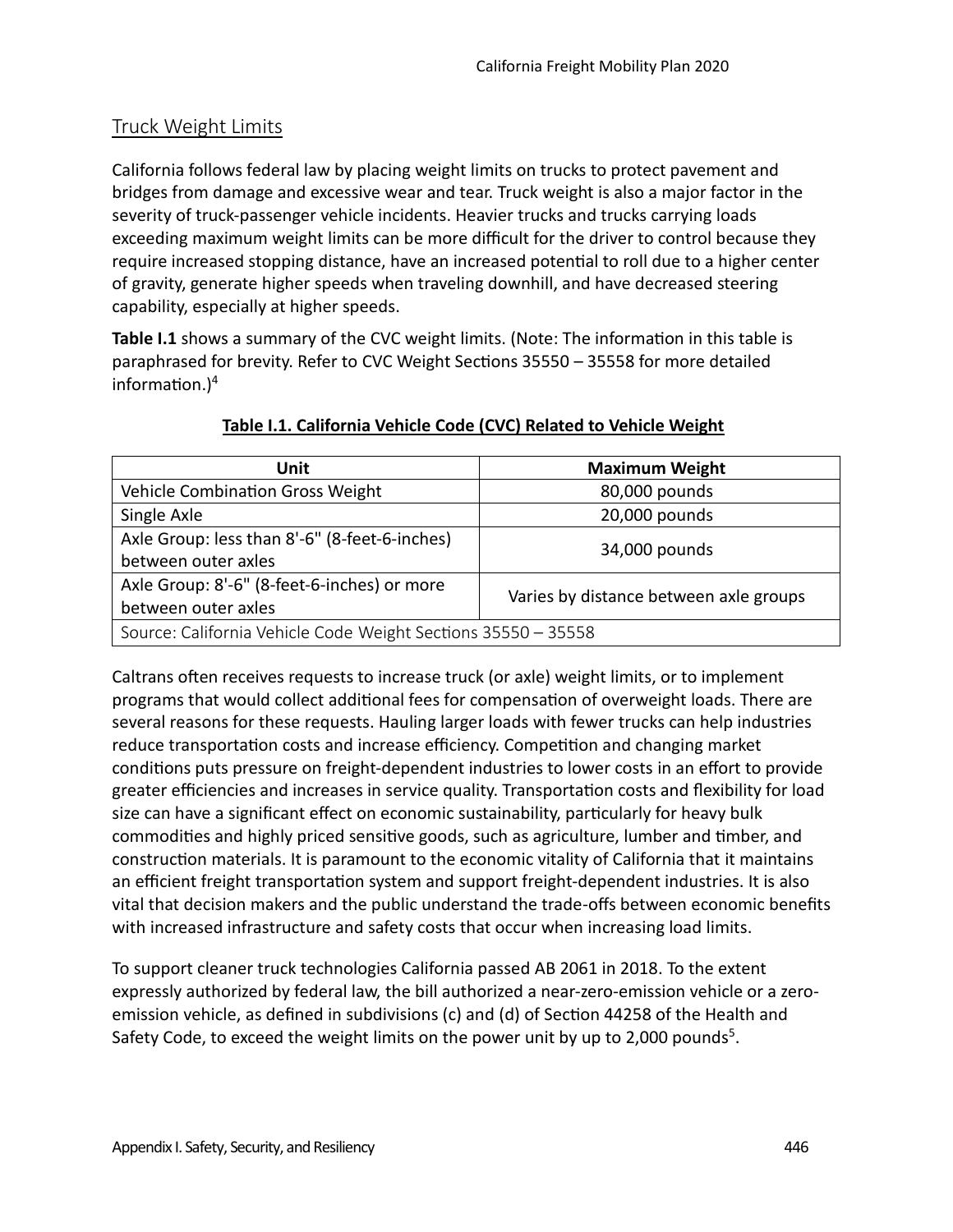# Truck Parking

The demand for commercial vehicle parking far exceeds the supplied capacity in California. When originally conceived, public rest areas were meant to be temporary rest areas for shortterm safety breaks for the traveling public. As the trucking industry expanded, these rest areas began to serve as long-term, overnight parking for long-haul commercial vehicle operators, thereby contributng to overcrowding. The lack of availability for truck parking is not just an issue for truck drivers who struggle to secure parking but also for neighborhoods adjacent to freight facilities such as ports, intermodal facilities, warehouse and distribution centers, and manufacturing. These neighborhood streets, empty lots, and business parking lots are used as truck parking when highway rest areas are full or closed. Besides creatng safety hazards, neighborhoods frequently must contend with noise, smell, vibration, degradation of air quality, loss of viewshed, and disruption to community cohesion.

Because of the limits on stays in public facilites, parking space shortages, and HOS regulatons, truck drivers have few alternatives. Parking underneath overpasses, on roadway access ramps or roadway shoulders are typically unauthorized and pose safety risks for the driver and other users of the highway or road. Accelerating quickly enough to merge into the traffic stream from a parked position on the side of the road is particularly challenging for truck drivers. Additonally, errant vehicles may stray into these areas and strike parked commercial vehicles. Privately owned truck stops are also not plentful and are frequently flled to capacity, therefor, they are not always available to provide long-term parking. A lack of facilities can influence which route is taken based on the availability of amenities, whether the trip is a long or short haul, the tme of day, and the need for staging areas. Just-in-tme delivery scheduling and "rolling warehouse logistics" put even greater demand on drivers and on truck parking facilites.

# Drug and Alcohol Preventon

The CHP continues to work closely with the trucking industry to educate and reduce impaired driving and to maintain the highest level of compliance. The goal of the program is to ensure all motor carriers located in the state are inspected for contnued compliance with state and federal drug and alcohol testng requirements. These inspectons are necessary in the continued efforts to reduce the number of impaired drivers on the road.

# Air Freight

# **Freight Security**

As with its passenger counterpart, the airline freight industry is pressured to comply with stringent security requirements. As part of the 9/11 Commission Act of 2007, Congress requires all cargo transported in the holds of passenger airplanes originating in the U.S. to be screened at a level commensurate with passenger luggage. Since 2010, TSA regulatons mandates the screening of all cargo before it is to be loaded and carried by air both within the U.S. and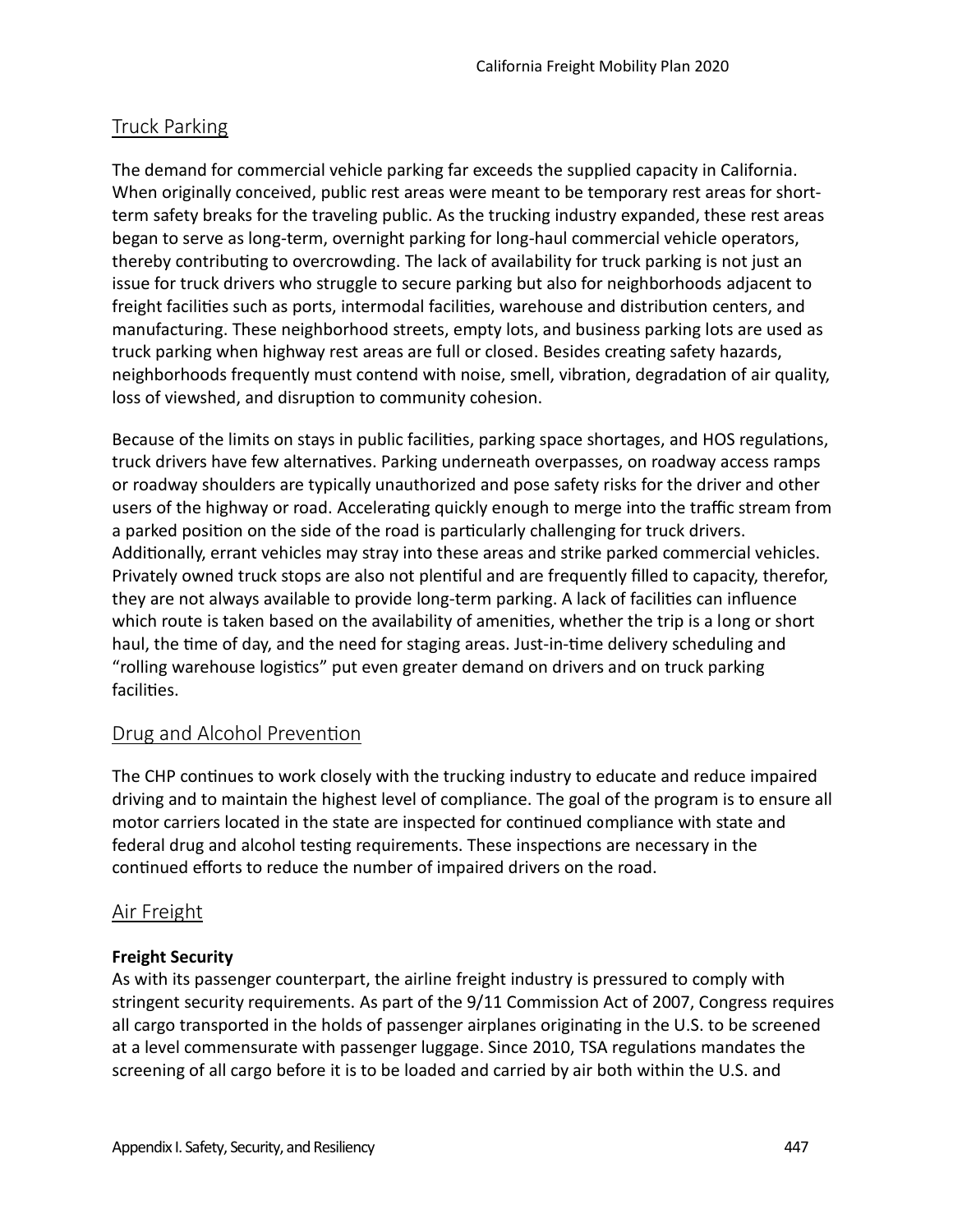internationally. The deadline to meet this mandate was August 3, 2010 and TSA is charged with enforcing it thereafter.

As a solution to bottlenecks experienced at airports, which further impacts the global supply chain due to the complex screening processes for both passenger and cargo packages, TSA devised the Certified Cargo Screening Program (CCSP).<sup>6</sup> Under the CCSP, shippers, freight forwarders, logistics services providers, indirect air carriers, independent cargo screening firms, and air carriers can screen cargo via a secure chain of custody and pass it along where it can go directly onto the aircraft without undergoing additional screening. This approach effectively creates a distributed screening network, allowing screening to be performed at the most costeffective point in the supply chain and mitigating the impact on system performance, thereby expediting the flow of commerce. The CCSP is a flexible, voluntary program specifically designed to allow shippers with unique requirements to fnd the approach that best meets their needs. The CCSP requires airlines, freight forwarders, and shippers to assume the costs of these security measures and to establish a secure air freight transport chain.

#### **NextGen**

The Next Generation Air Transportation System (NextGen) modernization of the U.S. air traffic system is due for implementation across the country in stages between 2007 and 2025. NextGen aims to transform America's air traffic control system from a ground-based system to a satellite-based system. Global Positoning System (GPS) technology will be used to shorten routes, save time and fuel, reduce traffic delays, increase capacity, and permit controllers to monitor and manage aircraft with greater safety margins. Planes will be able to fly closer together, take more direct routes, and avoid delays caused by airport "stacking" as planes wait for an open runway.

The FAA is undertaking a wide-ranging transformation of the entire U.S. air transportation system through the NextGen program, which is developed to reduce gridlock both in the sky and at the airports. In 2017, FAA published an Implementation Plan Update, including a summary of accomplishments and the NextGen priorites annual plan through 2019. The NextGen Integration Working Groups successfully completed 52 commitments in fiscal year 2017, advancing operatonal improvements to the Natonal Airspace System (NAS) in all areas. In February 2017, the NAC chairman proposed that the NAC focus on implementing NextGen in the Northeast Corridor, recognizing that making continuous improvements to the system in the Northeast Corridor operatonally benefts the entre U.S. aviaton system. Although this national effort focuses more on flight improvement across NAS, operational improvements provide benefts to the air cargo industry as well.

# Maritme Freight

The maritme industry has always placed a high priority on security. Terrorism, weapons and drug smuggling, customs duty evasion, and piracy have been among the chief safety concerns. The international dimensions of the shipping industry, the large number of maritime ports, the vast fleet of global shipping, the range of products carried in vessels, and the difficulty of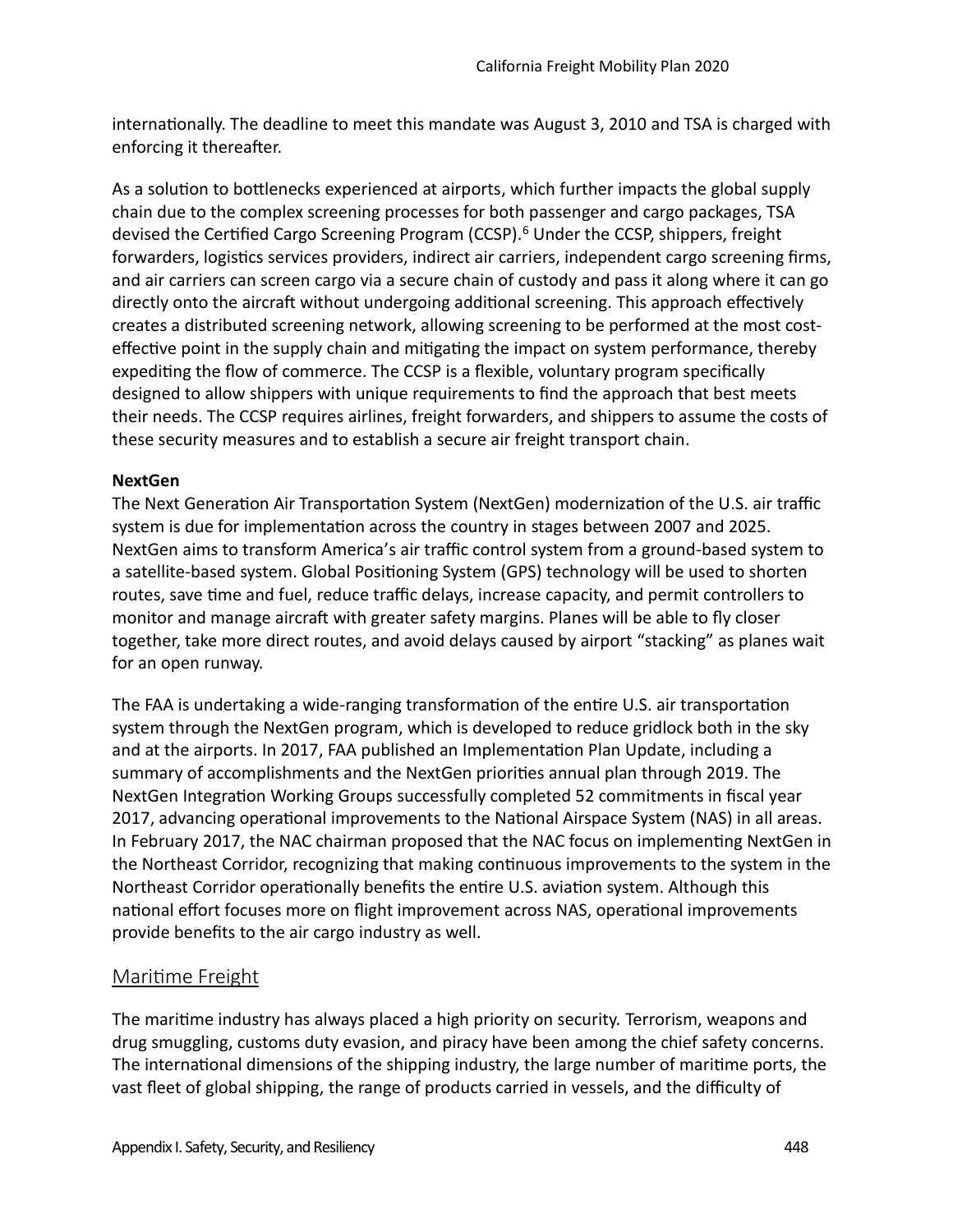detecton has made the issue of security in shipping a persistent concern. For ports, vulnerabilites can range in levels of exploitaton and severity from both land and water. Recently, more scrutiny from customs officials has focused on identifying illicit and/or dangerous cargoes within containers. All containers imported to U.S. seaports are scanned through radiaton portal monitors (RPM) prior to leaving a marine terminal on trucks or rail cars. Other selected containers are also scanned or manually inspected by U.S. Customs and Border Protection (CBP) based on their assessment of risk or by random selection. The United States Coast Guard (USCG) inspects cargos and containers for compliance with the Federal Hazardous Materials Transportation Law (FHMTL) and the International Safe Container Act of 1977 (ISCA) (46 U.S.C. §80501-80509). Regulatons implementng the FHMTL are codifed in 49 C.F.R. §107-180. Regulatons implementng the ISCA can be found in 49 C.F.R. §450-453. The Coast Guard inspects containers of general cargo to ensure hazardous materials are being shipped legally. Undeclared hazardous material shipments are a leading cause of transportaton incidents.

The USCG also has responsibility for the Transportation Worker Identification Credential (TWIC) program. The TWIC program was developed following the legislatve provision of the Maritme Transportation Security Act (2002, 2010) and the Security and Accountability for Every Port Act of 2006. The TWIC identification card is a tamper-resistant credential that contains biometric information about the holder, rendering the card useless to anyone other than the rightful owner.

#### **Vessel Safety and Security**

The Maritme Transportaton Security Act of 2002 (P.L. 107-295) was designed to protect the nation's ports and waterways from terrorist attacks. The basic elements of this legislation were adopted by the International Maritime Organization (IMO) in 2002 as the International Ship and Port Security code (ISPS). There are three important features of these interventons. First is the requirement for an Automated Identity System (AIS) to be fitted on all vessels from 300 gross tonnage and upward. The AIS requires vessels to have a permanently marked and visible identty number, and there must be a record maintained of its fag, port of registry, and address of the registered owner. Second, each port must undertake a security assessment of its assets and facilities, quantifying the effects of damages caused. The port must then evaluate the risks to its physical security, communication systems, and utilities. Lastly, all cargoes destined for the U.S. must receive customs clearance prior to the departure of the ship. It is proposed that biometric identification for seafarers are implemented and that a national database of sailors be maintained.

The ISPS code is being implemented in ports around the world. Without certification, a foreign port would have difficulty in trading with the U.S. Thus, it is becoming a factor in a port's competitiveness. The need to comply with ISPS has become an urgent issue in ports of various cargo volumes around the world. The costs of securing sites, undertaking risk assessments, and monitoring ships all represent an additonal cost of doing business without any commercial return. U.S. ports have been able to tap funding from the Department of Homeland Security, but foreign ports must comply or else risk the loss of business. In 2008, legislaton in the U.S.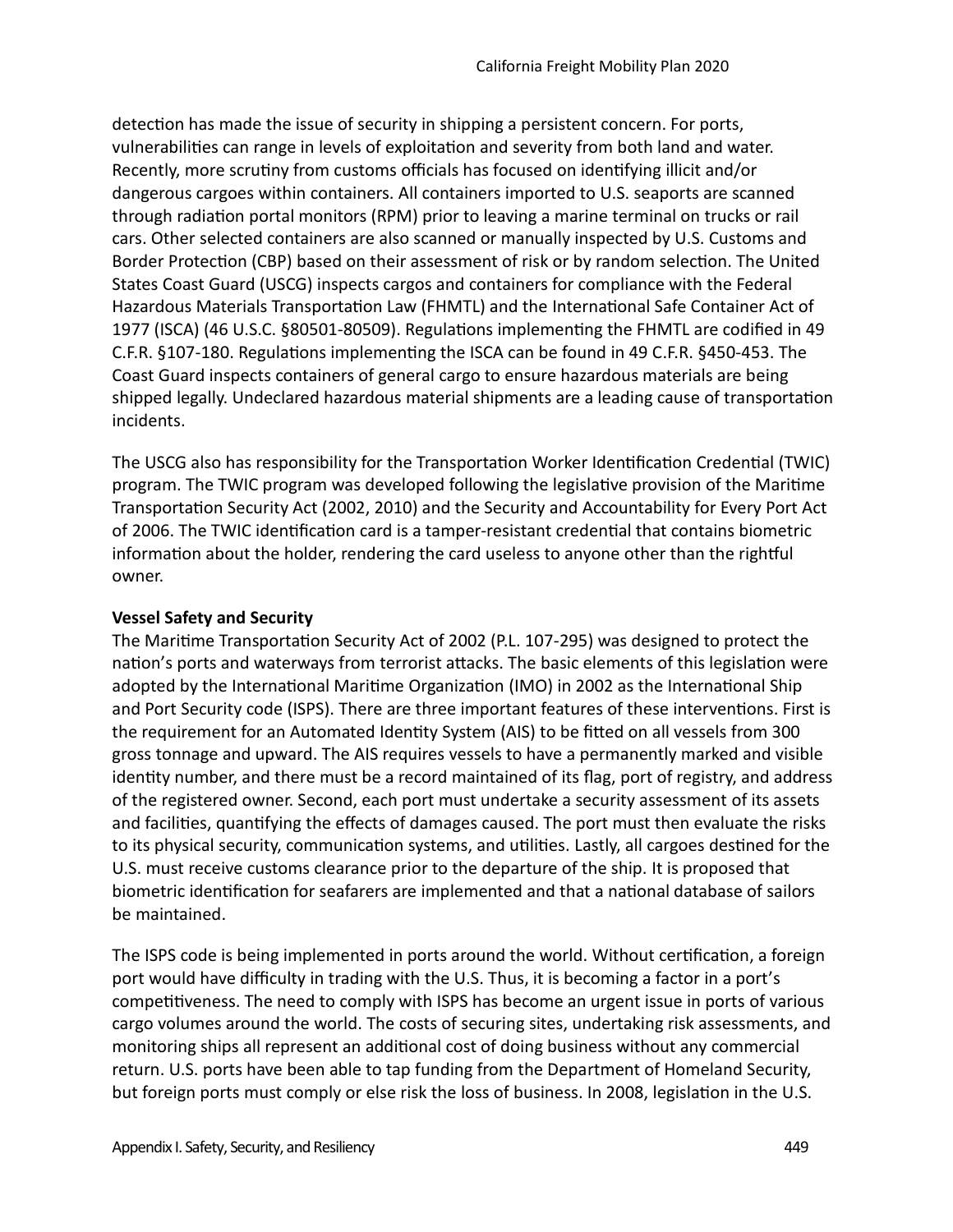required that all containers being shipped to the U.S. undergo screening. Foreign ports will be expected to purchase gamma-ray and x-ray scanners, and undertake screening of all U.S.-bound containers, regardless of the degree of the security threat. This is a further fnancial and operatonal cost for foreign ports to comply with. Security has become an additonal element in determining competitive advantage.

# Land Ports of Entry Freight

#### **Border Safety and Security**

California and Mexico share over 130 miles of internatonal border. The border is a vital economic gateway for internatonal trade and a key contributor to the economic well-being of both countries. Under the auspices of the Department of Homeland Security, the U.S. Customs and Border Protection (CBP) safeguards the U.S. - Mexico Border. Its top priority is "keeping terrorists and their weapons out of the U.S. while facilitatng lawful internatonal travel and trade." Regarding to freight, the CBP's primary responsibility is to "safeguard America's borders thereby protecting the public from dangerous people and materials while enhancing the Nation's global economic competitiveness by enabling legitimate trade and travel."

The CBP creates and implements programs using sophistcated technologies, and trains personnel to help achieve the goals of securing U.S. ports and borders while supportng and expediting trade. Initiated after 9/11, the Free and Secure Trade (FAST) Program is a commercial clearance program for known low-risk shipments entering the U.S. from Mexico and Canada. FAST allows for expedited processing for commercial carriers who have completed background checks and certain eligibility requirements.

C-TPAT is a voluntary government and business initatve intended to build cooperatve relationships that strengthen and improve the overall international supply chain and U.S. border security. Natonwide, there are over 78,000 commercial drivers enrolled in the program and 10,000 companies worldwide are certified under C-TPAT. FAST membership is \$50 U.S. or Canadian currency and covers fve years. One of the key benefts of enrollment for carriers is access to dedicated lanes in transborder shipments which allow for greater processing speed and overall efficiency. For the U.S., Mexico, and Canada, the program helps to support supply chain security while promoting economic prosperity.

In 2016, the U.S. CPB announced the full implementaton of Automated Commercial Environment (ACE). As the platform that enables the United States' Single Window, ACE provides a single, centralized access point for the trade community to connect with CBP and its Partner Government Agencies. ACE is the system of record by which electronic trade transactions are conducted and recorded by CBP. ACE has streamlined collection and improved enforcement. With the ACE cargo processing system, trade transactions are more efficient, standardized, simplifed, less costly, and more predictable for importers and exporters.

CBP has also been working to design a government-wide 'trusted trader' partnership program that would integrate CBP's C-TPAT and the Importer Self-Assessment with other U.S. government trusted trader programs. In July 2016, CBP published the draft "Trusted Trader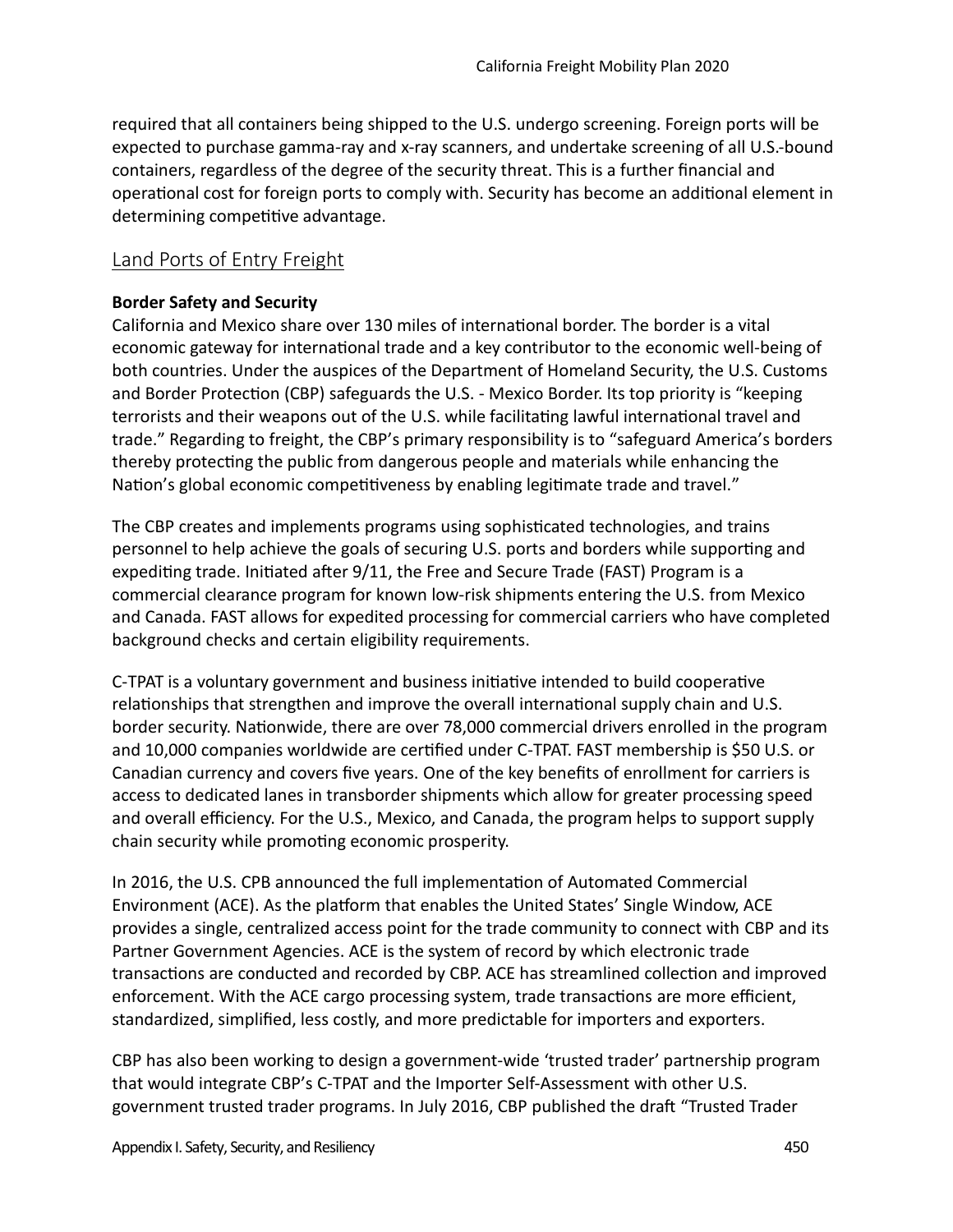Strategy Framework" whose objective is to co-create a strategy in terms and practice, one which acknowledges the significant commitment of partnership between the U.S. government and trade, in global trade and security. The Trusted Trader framework begins with a foundaton of security and continues through current certified membership in C-TPAT baseline of engagement. This Trusted Trader pilot program was announced on June 16, 2014 in Federal Register 79FN13992 and transforms the existng Importer Self-Assessment program into the new Trade Compliance Program, which provides importers and exporters a platform to achieve an integrated partnership for security and compliance. The pilot program has since been continued and expanded. In January 2018, CBP, the Trusted Trader Subcommittee members, and the Trusted Trader Pilot partcipants met in Long Beach, California.

#### Freight Transportation Resiliency

"Freight resiliency" is the ability for the freight system to quickly detect, absorb, and recover from disruptions and return to normal operating levels. These disruptions can range in severity and scale, and from small-scale events with a localized impact (such as a power outage at a distribution center), to large events with far-reaching effects (such as earthquakes, mudslides, or terrorist atacks). The ability of a system to rebound depends on many factors, including: the structure of the specific freight system (manufacturing, shipping, processing, delivery), personnel training, transportation redundancies (such as having multiple options, modes, or routes), and public and private actions taken to preserve or restore service in case of a disaster or disruption.

Resilience in the state's freight system is needed for California to meet its growing needs for efficient freight mobility, as well as to help meet challenges presented by California's changing climate. Without resiliency, infrastructure will be subjected to faster deterioraton due to extreme weather events. The public will be faced with increases in system disruptons, and private enterprises may lose competitiveness. The 2018 update to California's Fourth Climate Change Assessment has shown a dramatic shift in California's climate future that will affect people, the natural landscape, and infrastructure.<sup>7</sup>**Table I.2** shows the key fndings from the Fourth Climate Change Assessment for statewide climate trends that are expected to occur between 2050 and 2100. Efects on freight are added to this summary table to illustrate potential outcomes because of these changing climate conditions.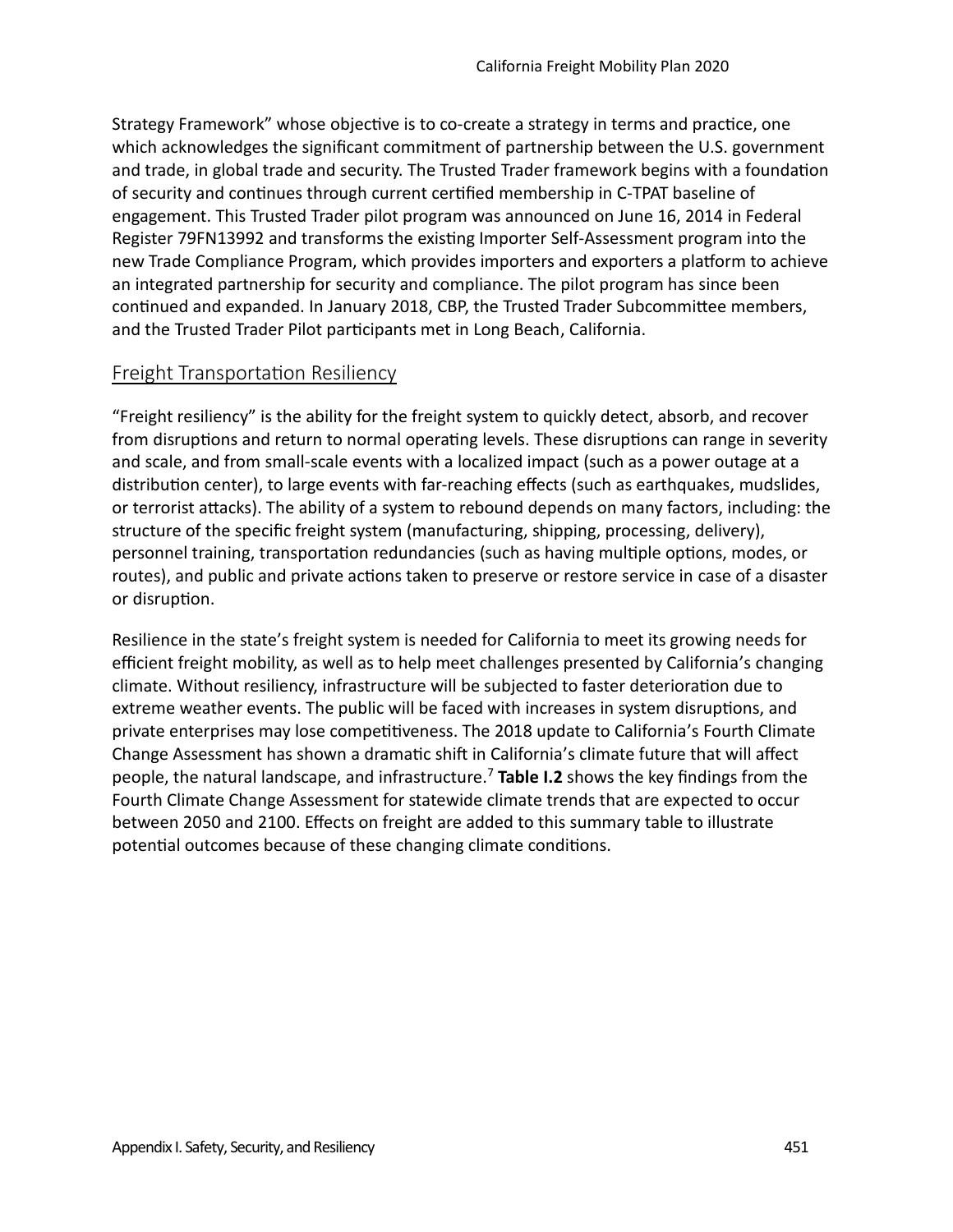| Table I.2. Key Findings Adapted from California's Fourth Climate Change Assessment to |  |
|---------------------------------------------------------------------------------------|--|
| Include Potential Impacts to Freight Systems                                          |  |

| <b>Climate</b><br><b>Stressor</b>                                                                                                                                                                                                                                                         | <b>Future Change</b>                                                            | <b>Impacts to Freight</b>                                                                                                                                                                                                                                                                          |
|-------------------------------------------------------------------------------------------------------------------------------------------------------------------------------------------------------------------------------------------------------------------------------------------|---------------------------------------------------------------------------------|----------------------------------------------------------------------------------------------------------------------------------------------------------------------------------------------------------------------------------------------------------------------------------------------------|
| Temperature                                                                                                                                                                                                                                                                               | By 2100: 5.6°-8.8° increase in<br>daily temperature                             | Increase in daily temperatures can lead to<br>hotter warehouses and damage to truck<br>tires and engines. Workers will need more<br>protections from overheating (e.g., access<br>to air conditioning, more frequent breaks,<br>and shorter shifts).                                               |
| Water                                                                                                                                                                                                                                                                                     | By 2050: Water supply from<br>snowpack is projected to<br>decline by two-thirds | Agricultural shortages could arise from<br>the limited water supply, which would<br>change patterns of freight from<br>California's Central Valley to more<br>reliance on food imports from other<br>countries.                                                                                    |
| Wildfire                                                                                                                                                                                                                                                                                  | By 2100: Average land area<br>burnt will increase by 77%                        | Road closures from damaged highways<br>could results in freight trucks needing to<br>be rerouted to other highways that may<br>be further away, thus increasing delivery<br>and shipping costs and times.                                                                                          |
| By 2100:<br>31%-67% of Southern<br>California beaches may<br>completely erode<br>\$17.69 billion worth of<br>Sea Level<br>residential and<br>Rise<br>commercial buildings<br>could be inundated<br>statewide<br>The number of highway<br>miles exposed to coastal<br>flooding will triple |                                                                                 | Inundation could cause relocation of<br>container yards, commercial buildings,<br>and warehousing, especially those found<br>in coastal areas that have not<br>Implemented adaptation measures.<br>Flooding of highways will lead to road<br>closures which could affect the trucking<br>industry. |
| Source: California's Fourth Climate Change Assessment                                                                                                                                                                                                                                     |                                                                                 |                                                                                                                                                                                                                                                                                                    |

The projected changes in California's climate highlight the need for transportation systems to be resilient and quickly regain "business as usual" operations despite changing circumstances. System disruptions are almost impossible to predict with accuracy because they can stem from many sources and have many diferent types of impacts. This highlights the need for the freight system to be fexible and be able to swifly recover from shocks. **Table I.3** shows disrupton events and possible corresponding freight impacts to illustrate unpredictability the freight system faces.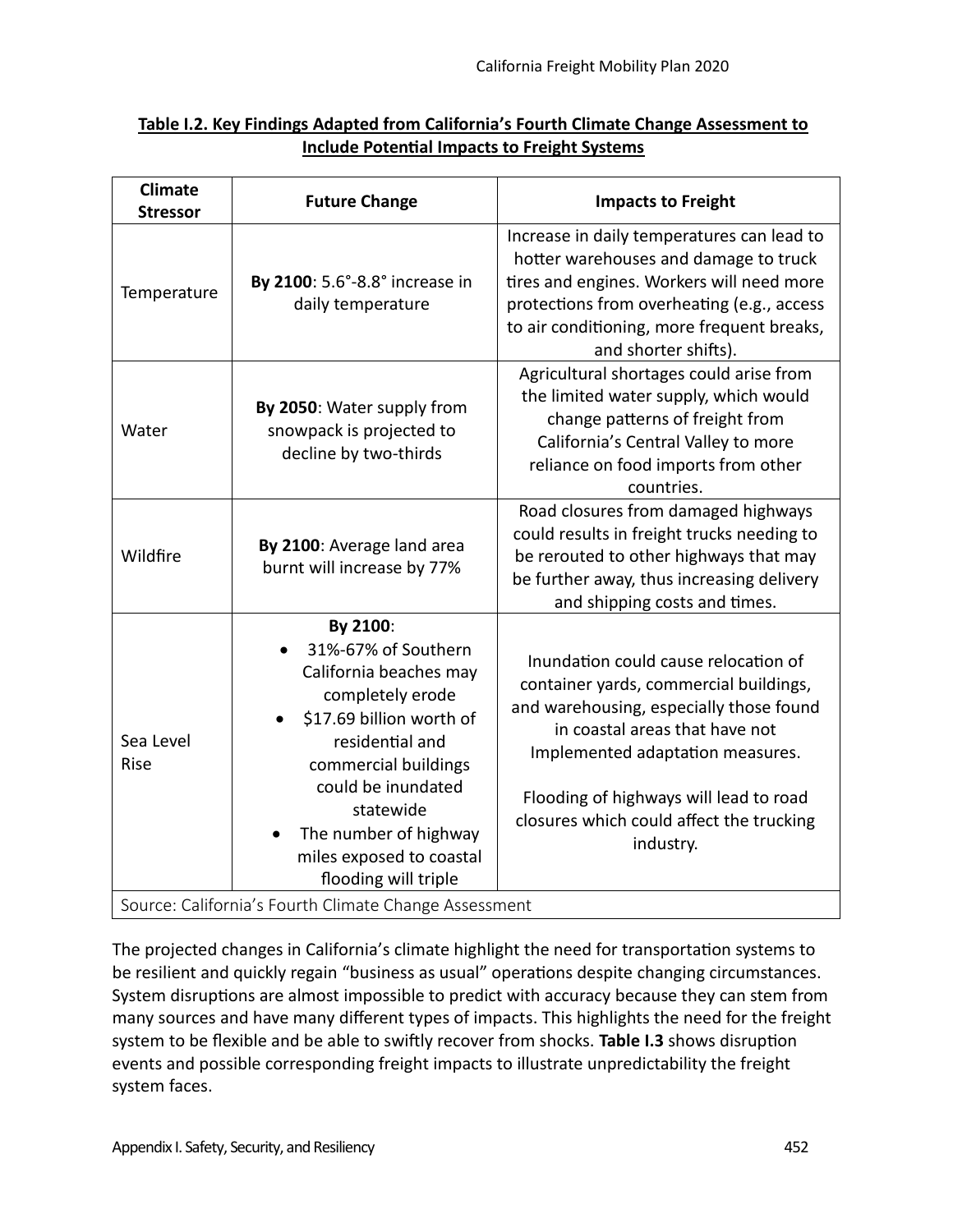The wildfires that now occur nearly year-round in California are recent examples highlighting the need for resiliency. From 2017 to 2019, California experienced some of the most devastatng fres in its history, whether in terms of acres burned, structures destroyed, or lives lost. These fre events interrupted freight rail and roadway mobility and closed freight-related businesses. The interruptions, though necessary to save lives and speed up emergency crew movements, impede freight movements and shipments of goods, both perishable and shelfstable. The rate of natural disasters is predicted to increase due to California's changing climate.

| <b>Disruption</b><br><b>Source</b> | <b>Event Type</b>             | <b>Possible System Failures</b>                        |
|------------------------------------|-------------------------------|--------------------------------------------------------|
|                                    | Wildfires                     | Downed powerlines                                      |
|                                    |                               | Road closures                                          |
|                                    |                               | Damage to infrastructure                               |
|                                    | Increased                     | Downed powerlines                                      |
|                                    | Tornado/Hurricane             | Damaged or destroyed buildings                         |
|                                    | Strength                      | Inaccessible roads                                     |
|                                    | Sea Level Rise/Storm<br>Surge | Flooding                                               |
|                                    |                               | Salt water intrusion and corrosion of                  |
|                                    |                               | electronic systems                                     |
|                                    |                               | Damage to rail, highway, seaport, airport              |
|                                    |                               | infrastructure                                         |
| Climate                            | <b>Intense Precipitation</b>  | Flooding                                               |
| Change                             |                               | Low visibility                                         |
|                                    |                               | Washout of roads and rail substrates                   |
|                                    | <b>High Winds</b>             | Downed power lines                                     |
|                                    |                               | Vehicles blown off roadways or overturned<br>$\bullet$ |
|                                    |                               | Increased threats to bridges                           |
|                                    |                               | Delays to air freight flights                          |
|                                    |                               | Vehicles overheating                                   |
|                                    | Increased<br>Temperatures     | Tire blowouts                                          |
|                                    |                               | Rail track expansion and buckling                      |
|                                    |                               | Thermal expansion of bridge joints                     |
|                                    | <b>Cliff Retreat</b>          | Unstable roadways                                      |
|                                    |                               | Inaccessible roads                                     |
|                                    |                               | Loss of connectivity between cities                    |
| Geophysical                        | Tsunamis                      | Flooding                                               |
|                                    |                               | Saltwater intrusion and corrosion                      |
|                                    | Earthquakes and               | Uneven pavements                                       |
|                                    | surface rupture               | Downed powerlines and communications                   |
|                                    | Sinkholes                     | Unstable roadways<br>$\bullet$                         |

# **Table I.3. Event Types and Possible System Failures**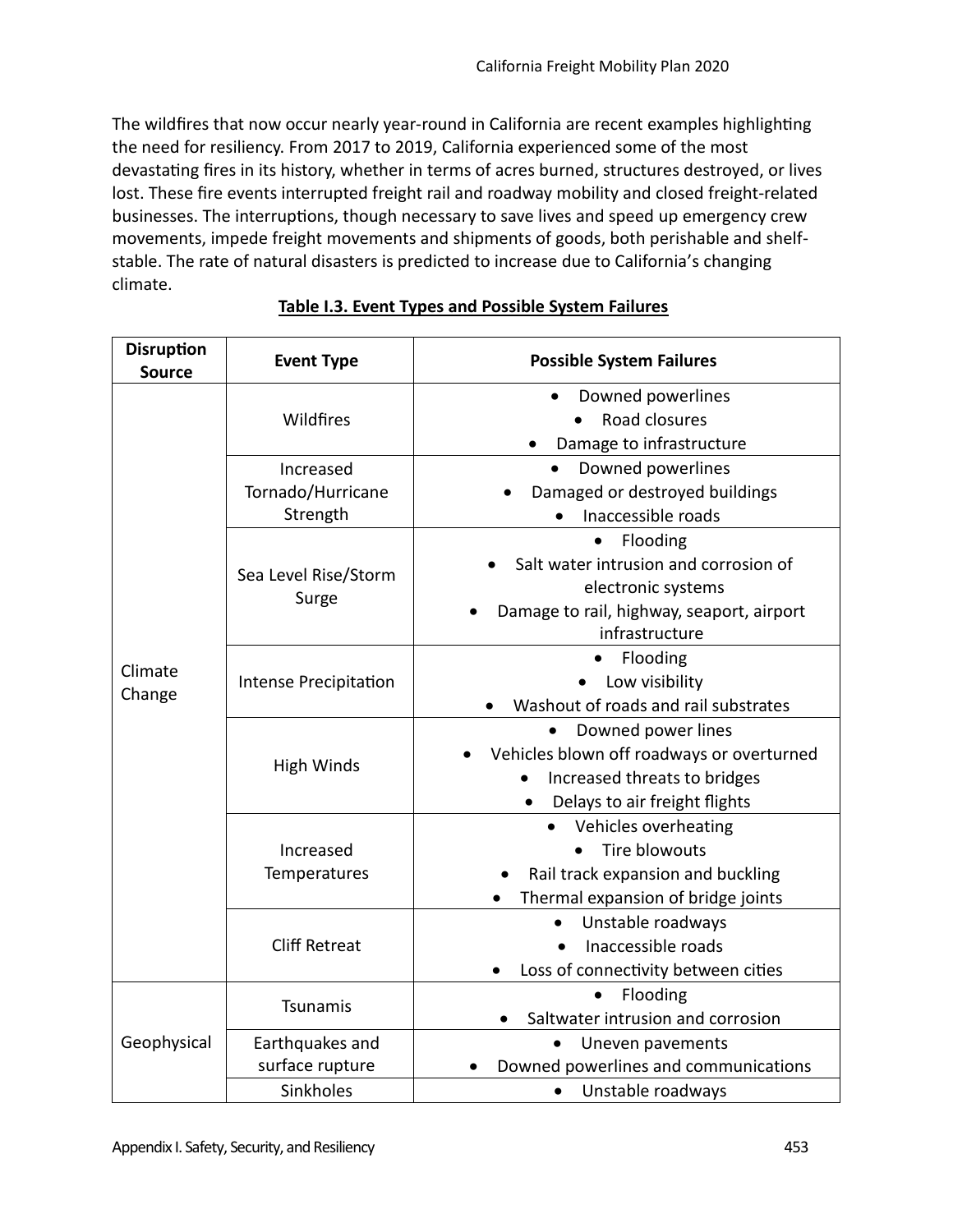|                                                       | Landslides (mass          | Inaccessible roads                    |
|-------------------------------------------------------|---------------------------|---------------------------------------|
|                                                       | movement)                 | Debris clogging tunnel passages       |
|                                                       | <b>Volcanic Eruptions</b> | Inaccessible roads                    |
| Human<br>Activity                                     | <b>Accidents</b>          | Traffic congestion                    |
|                                                       |                           | Closed roads                          |
|                                                       | Communications            | <b>GPS failures</b>                   |
|                                                       | <b>Failures</b>           | Telephone failures                    |
|                                                       | <b>Cyber Attacks</b>      | Disrupted distribution operations     |
|                                                       | Terrorism                 | Destroyed infrastructure<br>$\bullet$ |
|                                                       |                           | Closed roads                          |
|                                                       | <b>Economic Collapse</b>  | Disrupted freight operations          |
|                                                       | Protests/Boycotts         | Disrupted freight operations          |
|                                                       |                           | Inaccessible distribution centers     |
|                                                       |                           | Closed roads                          |
|                                                       |                           | Goods unable to be sold               |
| Source: California's Fourth Climate Change Assessment |                           |                                       |

The rapid development of e-commerce, economic globalization, just-in-time production, and logistics and supply chain systems over the past decades have led to a significant need for efficient and effective management of freight movements. Businesses and consumers have become increasingly dependent on the freight transport system to deliver their goods on tme, because increasingly, far less inventory is stored in regional warehouses and stores. Freight movement in the U.S. has increased dramatically over the past 20 years. Highway vehicle miles traveled grew by approximately 98 percent; however, the highway network expanded less than 5 percent between 1980 and 2007. Signifcantly more freight is being moved on the same relative number of lane miles, which results in increased delays from higher traffic volumes and more maintenance needs on the road network.

Disruptive, weather-related events have increased dramatically over time. Individuals, businesses, industries, and public sector government agencies are not immune to sudden events that disrupt normal daily activities. Trucking companies, rail carriers, infrastructure managers, and terminal and port operators must invest to prevent or mitgate the efects of disasters. Whether atributable to acts of nature, human error, mechanical failure, or intentional disruptions, identification of future threats and plans for the ability to quickly respond to them is needed.

Due to increased goods movement activity, it is imperative for the freight system to be equipped to handle climate, environmental, human, and geophysical events. While it is difficult to predict when an event may occur, it is important for the system, as well as both the public and private sectors, to be prepared for its eventuality. Failure to adapt can be disastrous to individuals, businesses, governments, and the economy.

# Importance of Resiliency in Freight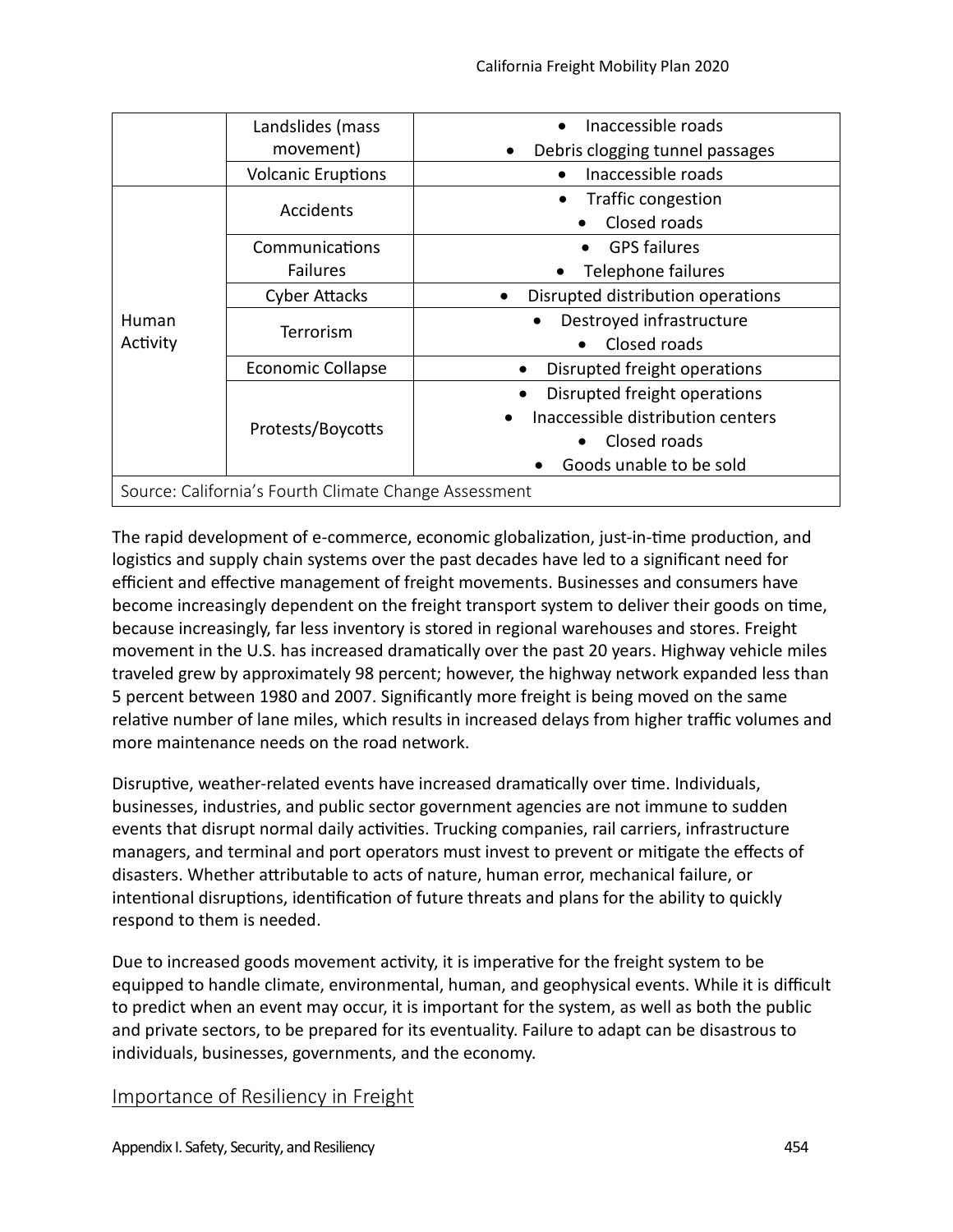#### **Efects to a Non-Resilient System**

The impacts to a freight system unprepared for climate resiliency have far-reaching consequences outside of private industry proft margins. Disruptons in freight movements can mean freight industry workers are unable to reach their jobs, thus experiencing a loss in wages. Agricultural crops can decline in quality or even spoil if trucks are delayed between farms and distribution points. Delays in shipping products to consumers could have disastrous consequences, such as diabetic patients not receiving their insulin shipments on time, or that stores not stocked with goods necessary for helping residents weather a severe storm event.

Local, regional, state, and federal governments can be severely affected fiscally if the freight system is not adequately prepared for a major climate, human, or geophysical event. Ignoring the need for repairs, retrofitting, or adaptation measures could accelerate the failure of vital infrastructure, thereby substantially increasing the costs to repair after an event more than proactively maintaining it.

#### **Benefits of a Resilient System**

A freight system that has been successfully adapted to the upcoming climate changes will be better suited to quickly recover from disaster events, thus saving time, money, and lives. Private industries and public agencies can ensure a resilient system by adapting infrastructure to withstand greater shifts in climate.

Public incentves are available to private businesses, such as rebates for installing solar infrastructure, which helps the state more quickly adopt climate adaptation measures, thus increasing California's resilience to energy demands. Solar infrastructure can safeguard a business to ensure refrigeration systems can still run, even in power outages, which will prevent inventory from spoiling. Other public measures, such as increasing funding for elevating bridges over bodies of water to accommodate increases in precipitation or sea level rise, identfying areas prone to rockslides or mudslides and fortfying the area to protect the roadways and traveling public, or by communicating road closures and openings quickly so that truckers and delivery trucks can get back on their regular routes are examples of ways California can increase resiliency for the freight system.

Accommodating disruptions within the freight transportation system often needs a variety of measures. Reliable freight transportation is a prerequisite for an efficient supply chain. As ground transportaton systems have become more congested and less able to accommodate shifing demands, improving resilience of the transportaton system itself becomes a priority.

Two important points should be taken from this section:

- Public-private relationships are integral to building and supporting a resilient system.
- Communication is critical to saving lives in case of a catastrophe.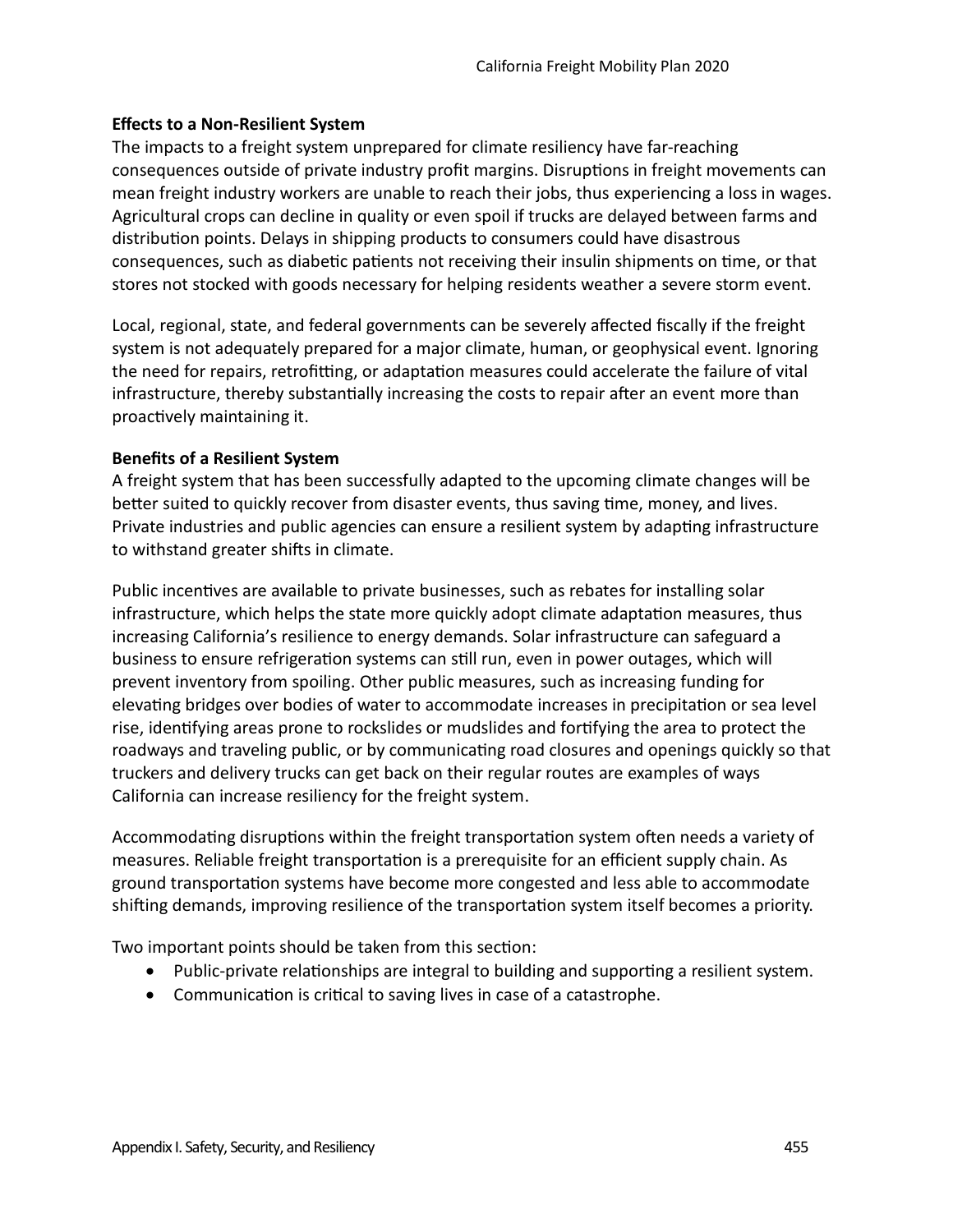# Current Efforts

#### **Private Sector**

The Burlington Northern Santa Fe (BNSF) rail line publicly releases its yearly "Corporate Responsibility and Sustainability Report," which outlines the continuing efforts to," enhance safety, including efforts to reduce energy consumption and carbon emissions with more sustainable operations."<sup>8</sup> As a rail operator that carries more than 40 percent of America's freight and as North America's second largest freight railroad network operating over 32,500 miles of track, BNSF has been striving to ensure its operatons are resilient. The largest concern for BNSF is the event of a hazardous waste spill. The company operates under "Common Carriage" responsibilites, meaning that it is required to make reasonable accommodatons for the transportation of any hazardous material or commodity. In 2017, BNSF carried over 1.3 million customer hazmat shipments across its network. To reduce the risk of accidents, BNSF uses," wayside detectors, track inspections, reduced speeds, positive train control, and stronger tank cars." Crude oil and ethanol are among the hazardous materials BNSF transports, and BNSF requires that trains travel no faster than 50 miles per hour (mph), with speeds under 35 mph in areas with 100,000 or greater inhabitants.

Union Pacific Railroad (UPRR), the largest railroad operator in the U.S. after BNSF, is also concerned with the human element of potental disruptons. A 2016 report published by UPRR, the "2016 Building America Report - A Report to Communites on Our Social, Environmental, and Economic Sustainability Progress," addresses a variety of concerns the company faces during its day-to-day operations, such as environmental health, employee and customer safety, and resource management. UPRR, similar to BNSF, is also highly concerned with hazardous material transportation safety. The UPRR report stresses emergency response trainings for first responders, UPRR employees, and volunteers.

By offering paid employee training on safety procedures while transporting hazardous materials, BNSF and UPRR set an example of how private responsibility is taking the lead to beneft public well-being. Employee, volunteer, and frst responder training directly increases resiliency in an emergency, because well-organized and orchestrated disaster relief actons can improve responds to events and improve situation assessments. Also, the practice of using new technology, stronger equipment, and reductons in train speeds reduces the vulnerability of the freight system from accidents that can contribute to spills, destruction of property, injuries, or deaths.

# **Public Sector**

Caltrans has concluded statewide vulnerability assessments to learn the extent to which the SHS will be afected by a changing climate by horizon years 2025, 2055, and 2085. These vulnerability assessments explore how rising temperatures, sea level rise, storm surge, and rates of wildfre may impact the SHS. The outcomes of these vulnerability assessments will lead each of the 12 Caltrans districts to develop their own Climate Adaptaton Strategy. These strategies are intended to guide decisions to address the vulnerable areas of highways, with the aim to develop design changes to help protect users from potental hazards.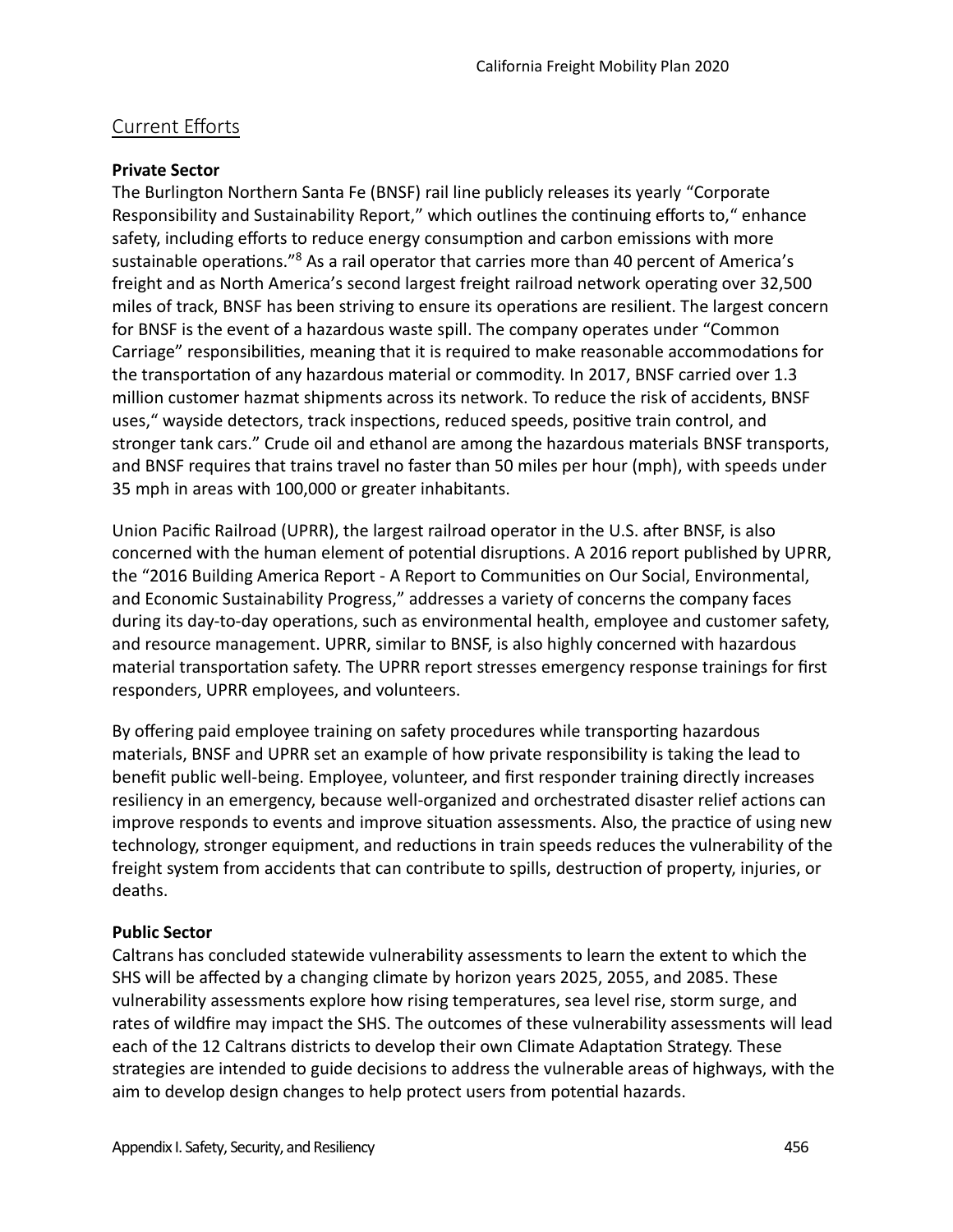Caltrans has administered the Climate Adaptation Planning Grants for three fiscal years (2017-2020). These grants, totaling \$20 million, are funded through SB 1, a transportation funding bill passed by the California legislature and backed by voters in 2018. Adaptation Planning Grants aim to advance climate planning on California's transportation infrastructure, including roads, railways (public railways that both private and public rail lines use), bikeways, trails, transit lines, bridges, bus terminals, seaports, and airports.

The Climate Adaptation Grants awarded to regional and local governments within California are helping communities plan for improvements to their transportation infrastructure in the face of increased extreme heat events, precipitation, drought, storm surges, sea level rise, and wildfres due to climate change. To date, over 40 planning grants have been awarded, empowering communities throughout California to safeguard their transportation systems against disruptions caused by a changing climate. Findings from these plans aid local, regional, and state efforts of increasing climate and system resiliency while decreasing vulnerabilities regardless of source type. These efforts ensure that the freight system (and by extension California's economy), environment, and residents are resilient to any disasters that may disrupt normal life.